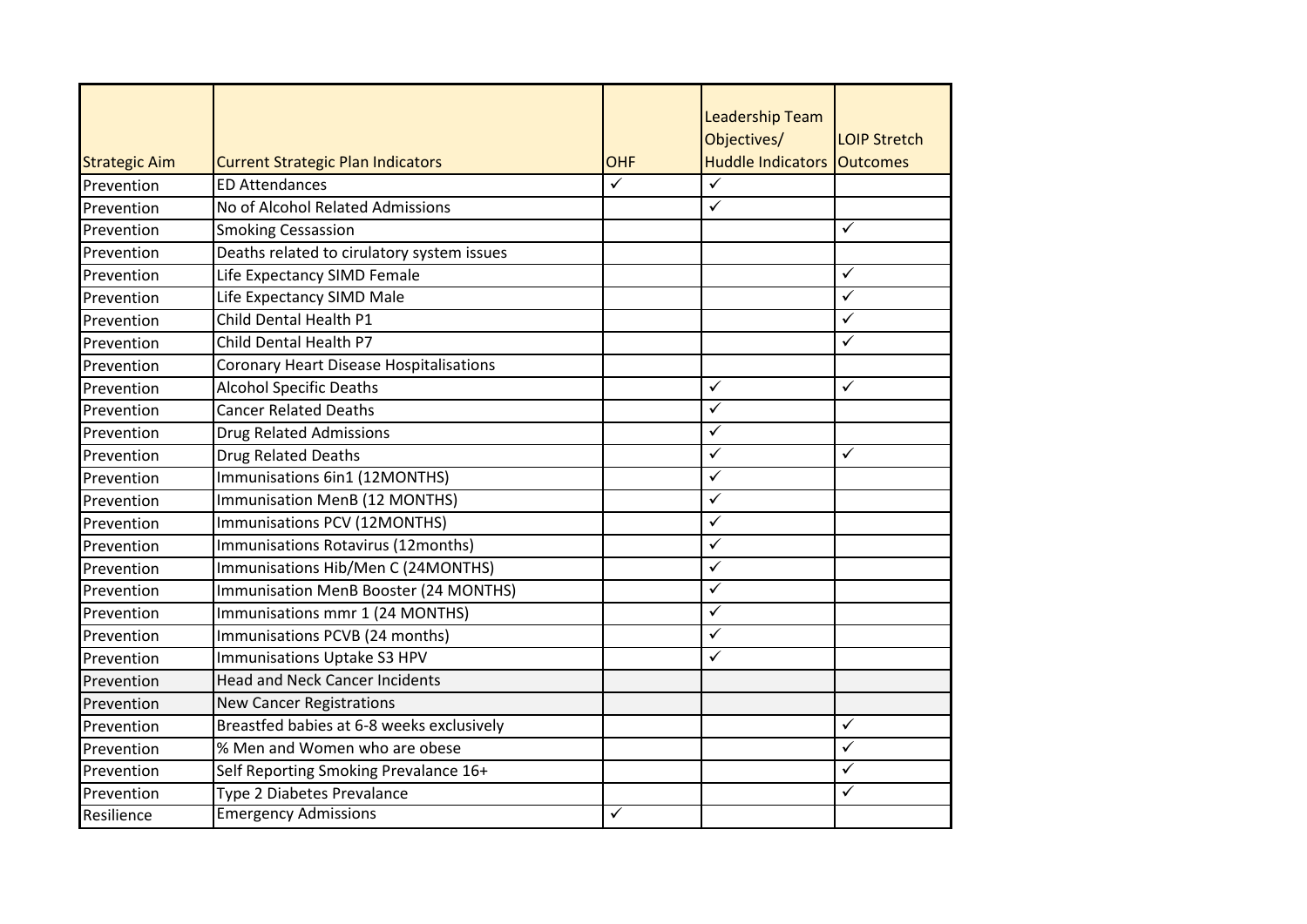|                      |                                                         |              | <b>Leadership Team</b>   |                     |
|----------------------|---------------------------------------------------------|--------------|--------------------------|---------------------|
|                      |                                                         |              | Objectives/              | <b>LOIP Stretch</b> |
| <b>Strategic Aim</b> | <b>Current Strategic Plan Indicators</b>                | <b>OHF</b>   | <b>Huddle Indicators</b> | <b>Outcomes</b>     |
| Resilience           | Falls rate per 1000 65+                                 |              |                          |                     |
|                      | % Adults able to look after their health very well or   |              |                          |                     |
| Resilience           | quite well                                              |              |                          |                     |
|                      | % People supported at home who agreed they are          |              |                          |                     |
| Resilience           | supported to live as independantly as possible          |              |                          |                     |
|                      | % New Dementia diagnosis who receive post               |              |                          |                     |
| Resilience           | diagnostic support                                      |              |                          |                     |
|                      | % Adults receiving Intensive Care needs receiving care  |              |                          |                     |
| Resilience           | at home.                                                |              |                          |                     |
| Resilience           | <b>Premature Mortality Rate</b>                         |              |                          | $\checkmark$        |
|                      | % Carers who feel supported to carry out their Caring   |              |                          |                     |
| Resilience           | Role                                                    |              |                          |                     |
| Resilience           | Average hours per month receiving Double Up Care        | $\checkmark$ | ✓                        |                     |
|                      | Number of people using Telecare/Community Alarm         |              |                          |                     |
| Resilience           | <b>Services</b>                                         | $\checkmark$ | ✓                        |                     |
| Resilience           | Numbers of Unpaid Carers Supported                      |              |                          |                     |
|                      | % Adults supported at home who agree their services     |              |                          |                     |
|                      | and support has impacted on improving or maintaining    |              |                          |                     |
| Personalisation      | their quality of life                                   |              |                          |                     |
|                      | % people with a positive experience of the care         |              |                          |                     |
| Personalisation      | provided by their GP Practice                           |              |                          |                     |
| Personalisation      | % of Population 75+ Living in a community setting       |              |                          |                     |
|                      | Proportion of last 6 months of life spent at home or in |              |                          |                     |
| Personalisation      | a community setting                                     |              |                          |                     |
| Personalisation      | Total number of delays in a month                       | $\checkmark$ | $\checkmark$             |                     |
|                      | Number of new referrals to initial investigation under  |              |                          |                     |
| Personalisation      | <b>Adult Support and Protection</b>                     |              | ✓                        |                     |
| Personalisation      | Number of SDS Options Assessments Completed             |              |                          |                     |
| Personalisation      | <b>Offender Reconviction rate</b>                       |              |                          | ✓                   |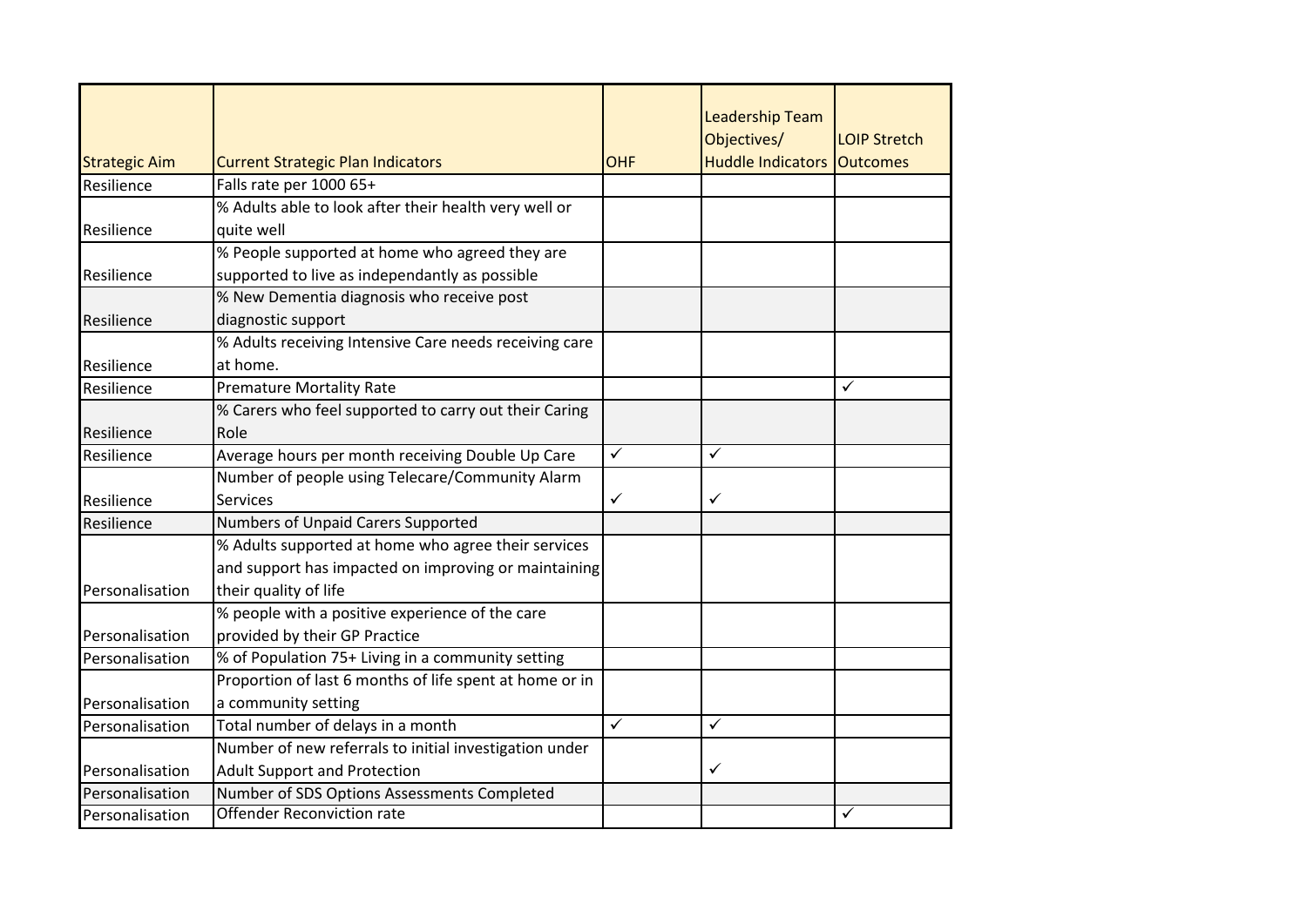| <b>Strategic Aim</b> | <b>Current Strategic Plan Indicators</b>            | <b>OHF</b>   | <b>Leadership Team</b><br>Objectives/<br><b>Huddle Indicators Outcomes</b> | <b>LOIP Stretch</b> |
|----------------------|-----------------------------------------------------|--------------|----------------------------------------------------------------------------|---------------------|
| Connections          | Level of Social Isolation Reported                  |              |                                                                            |                     |
|                      | Number of Clients Supported by Community Links      |              |                                                                            |                     |
| Connections          | Workers                                             |              |                                                                            |                     |
|                      |                                                     |              |                                                                            |                     |
| Communities          | Average number of Residential Placements            | $\checkmark$ | $\checkmark$                                                               |                     |
| Communities          | Home Care Hours Delivered                           | $\checkmark$ | $\checkmark$                                                               |                     |
|                      | NI 10 - Increase in the % of staff who would        |              |                                                                            |                     |
| Communities          | recommend their work                                |              |                                                                            |                     |
| Communities          | Number of Adult Social Care Complaints              |              |                                                                            |                     |
| Communities          | Social Care Unmet Need                              | $\checkmark$ | $\checkmark$                                                               |                     |
| Communities          | <b>Staff Turnover Rate</b>                          |              | $\checkmark$                                                               |                     |
| Communities          | <b>Total FTE Vacant</b>                             |              | ✓                                                                          |                     |
|                      | % adults supported at home who agree that their     |              |                                                                            |                     |
| Communities          | health and social care seemed well coordinated.     |              |                                                                            |                     |
|                      | Proportion of Care Inspectorate Gradings Good or    |              |                                                                            |                     |
| Communities          | better on care settings                             |              | $\checkmark$                                                               |                     |
|                      | Total % of adults receiving any care or support who |              |                                                                            |                     |
| Communities          | rated it as excellent or good                       |              |                                                                            |                     |